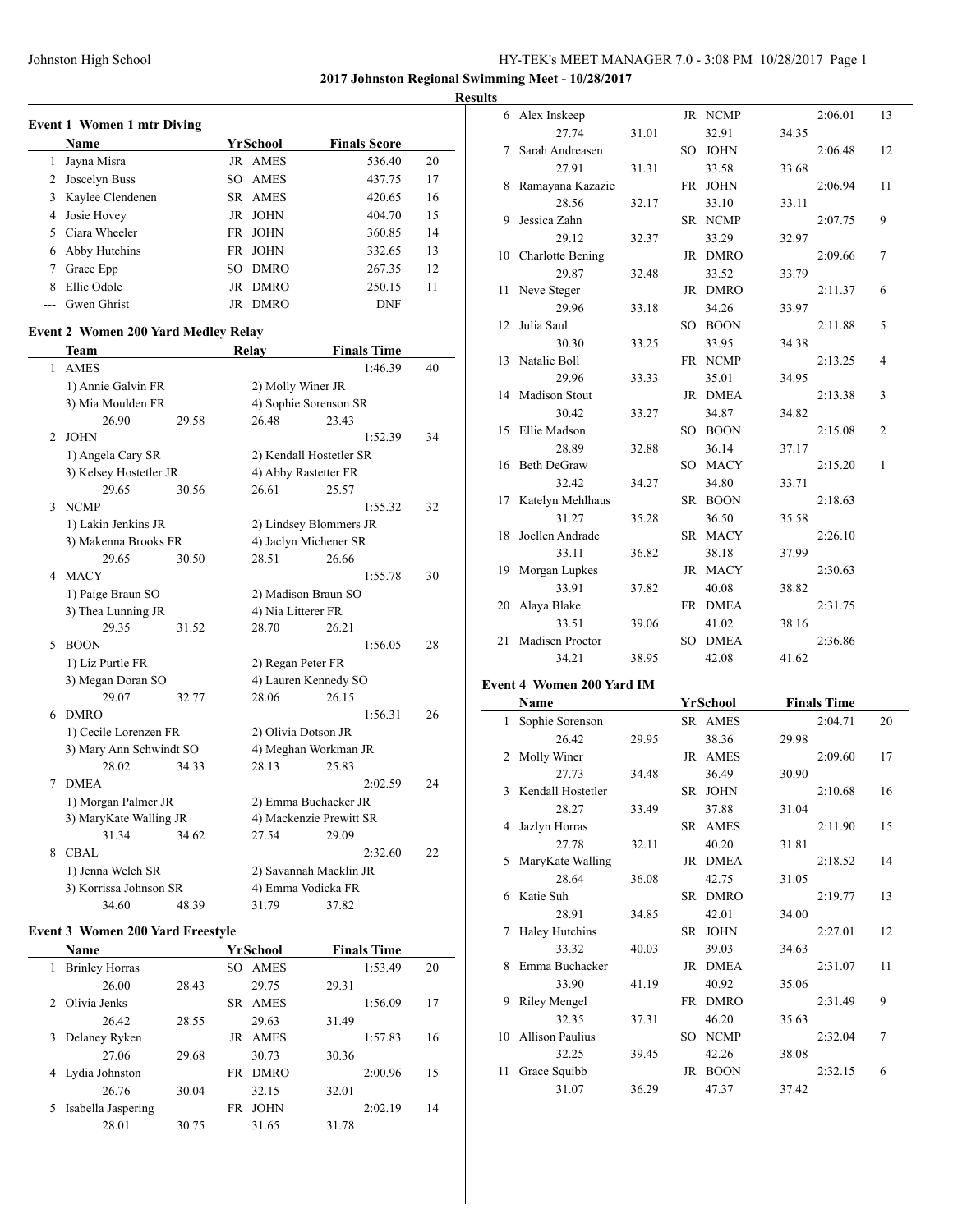**2017 Johnston Regional Swimming Meet - 10/28/2017**

|    |                                            |       |            |                    |       |                    |                | <b>Results</b> |
|----|--------------------------------------------|-------|------------|--------------------|-------|--------------------|----------------|----------------|
|    | (Event 4 Women 200 Yard IM)<br><b>Name</b> |       |            | <u>YrSchool</u>    |       | <b>Finals Time</b> |                |                |
| 12 | Kristin Kemp                               |       |            | SR JOHN            |       | 2:32.26            | 5              |                |
|    | 32.87                                      | 39.68 |            | 44.36              | 35.35 |                    |                |                |
| 13 | Halle Walker                               |       |            | JR BOON            |       | 2:34.18            | 4              |                |
|    | 33.09                                      | 37.31 |            | 48.48              | 35.30 |                    |                |                |
|    | 14 Amanda Schuessler                       |       |            | FR MACY            |       | 2:35.32            | 3              |                |
|    | 33.88                                      | 41.14 |            | 43.12              | 37.18 |                    |                |                |
| 15 | Regan Peter                                |       |            | FR BOON            |       | 2:35.69            | 2              |                |
|    | 34.98                                      | 39.94 |            | 41.80              | 38.97 |                    |                |                |
| 16 | Sophie Lunning                             |       |            | FR MACY            |       | 2:39.40            | 1              |                |
|    | 33.25                                      | 40.57 |            | 48.17              | 37.41 |                    |                |                |
| 17 | Courtney Dawson                            |       |            | SO NCMP            |       | 2:40.25            |                |                |
|    | 33.67                                      | 43.50 |            | 48.63              | 34.45 |                    |                |                |
| 18 | Arabella Eide                              |       |            | FR NCMP            |       | 2:40.36            |                |                |
|    | 35.54                                      | 39.27 |            | 47.78              | 37.77 |                    |                |                |
| 19 | Halie Westendorf                           |       |            | SR MACY            |       | 2:47.37            |                |                |
|    | 37.89                                      | 39.22 |            | 50.83              |       |                    |                |                |
| 20 | Hailey Gathercole                          |       |            | JR DMEA            | 39.43 | 2:51.18            |                |                |
|    | 39.66                                      | 44.09 |            | 47.81              | 39.62 |                    |                |                |
|    | Meghna Mallapan                            |       |            | JR DMRO            |       | DQ                 |                |                |
|    | 31.24                                      |       |            |                    |       |                    |                |                |
|    |                                            | 40.02 |            | 46.56              | 34.24 |                    |                |                |
|    | Event 5 Women 50 Yard Freestyle<br>Name    |       |            | YrSchool           |       | <b>Finals Time</b> |                |                |
| 1  | Amy Feddersen                              |       |            | JR AMES            |       | 22.78              | 20             |                |
|    | 2 Mia Moulden                              |       |            | FR AMES            |       | 24.63              | 17             |                |
| 3  | Abby Rastetter                             |       |            | FR JOHN            |       | 25.19              | 16             |                |
|    | 4 Lindsey Blommers                         |       |            | JR NCMP            |       | 25.73              | 15             |                |
| 5  | Paige Braun                                |       | SO         | <b>MACY</b>        |       | 25.76              | 14             |                |
| 6  | Abby McCorkle                              |       |            | FR AMES            |       | 25.95              | 13             |                |
| 7  | Amber Yeutsy                               |       | SO         | JOHN               |       | 26.57              | 12             |                |
| 8  | Lauren Kennedy                             |       |            | SO BOON            |       | 26.69              | 11             |                |
|    | 9 Nia Litterer                             |       |            | FR MACY            |       | 26.77              | 9              |                |
|    | 10 Ellie Odole                             |       |            |                    |       |                    |                |                |
|    |                                            |       |            | JR DMRO            |       | 26.96              | 7              |                |
| 11 | Meghan Workman<br>12 Gwen Wollner          |       |            | JR DMRO<br>SR MACY |       | 27.00              | 6              |                |
|    |                                            |       |            |                    |       | 27.04              | 5              |                |
| 13 | Maddie Postma                              |       |            | JR BOON            |       | 27.05              | $\overline{4}$ |                |
|    | 14 Emma Hildebrandt                        |       |            | SR DMRO            |       | 27.29              | 3              |                |
| 15 | Mia Glenn                                  |       |            | FR JOHN            |       | 27.44              | 2              |                |
| 16 | Jaclyn Michener                            |       | ${\rm SR}$ | <b>NCMP</b>        |       | 27.50              | 1              |                |
| 17 | Rachel Boll                                |       |            | JR NCMP            |       | 27.54              |                |                |
| 18 | Kate Peasley                               |       |            | SR BOON            |       | 27.73              |                |                |
| 19 | Morgan Palmer                              |       |            | JR DMEA            |       | 28.21              |                |                |
| 20 | Savannah Macklin                           |       |            | JR CBAL            |       | 29.53              |                |                |
| 21 | Mackenzie Prewitt                          |       |            | SR DMEA            |       | 29.54              |                |                |
|    | 22 Jenna Welch                             |       |            | SR CBAL            |       | 29.73              |                |                |
| 23 | Erika Coll                                 |       |            | SO DMEA            |       | 29.93              |                |                |

# **Event 6 Women 100 Yard Butterfly**

| Name               |       | YrSchool | <b>Finals Time</b> |    |
|--------------------|-------|----------|--------------------|----|
| 1 Annie Galvin     |       | FR AMES  | 57.77              | 20 |
| 26.64              | 31.13 |          |                    |    |
| 2 Mia Moulden      |       | FR AMES  | 59.63              | 17 |
| 27.19              | 32.44 |          |                    |    |
| 3 Kelsey Hostetler |       | JR JOHN  | 1:00.01            | 16 |
| 28.13              | 31.88 |          |                    |    |

| S  |                    |         |    |             |         |    |
|----|--------------------|---------|----|-------------|---------|----|
| 4  | MaryKate Walling   |         | JR | DMEA        | 1:00.39 | 15 |
|    | 28.46              | 31.93   |    |             |         |    |
| 5  | Madison Batkiewicz |         | SR | <b>JOHN</b> | 1:01.12 | 14 |
|    | 28.79              | 32.33   |    |             |         |    |
| 6  | Thea Lunning       |         |    | JR MACY     | 1:02.33 | 13 |
|    | 29.41              | 32.92   |    |             |         |    |
| 7  | Abby McCorkle      |         | FR | AMES        | 1:03.04 | 12 |
|    | 29.46              | 33.58   |    |             |         |    |
| 8  | Mary Ann Schwindt  |         | SO | DMRO        | 1:05.39 | 11 |
|    | 30.02              | 35.37   |    |             |         |    |
| 9  | Ramayana Kazazic   |         | FR | <b>JOHN</b> | 1:05.50 | 9  |
|    | 30.25              | 35.25   |    |             |         |    |
| 10 | Nia Litterer       |         |    | FR MACY     | 1:05.77 | 7  |
|    | 30.10              | 35.67   |    |             |         |    |
| 11 | Kate Claypool      |         | SR | DMRO        | 1:06.37 | 6  |
|    | 30.97              | 35.40   |    |             |         |    |
| 12 | Makenna Brooks     |         |    | FR NCMP     | 1:06.87 | 5  |
|    | 31.19              | 35.68   |    |             |         |    |
| 13 | Mattie Krause      |         | JR | MACY        | 1:07.99 | 4  |
|    | 32.21              | 35.78   |    |             |         |    |
| 14 | Ava Torres         |         | SR | DMHV        | 1:08.06 | 3  |
|    | 31.34              | 36.72   |    |             |         |    |
| 15 | Megan Doran        |         | SO | <b>BOON</b> | 1:08.73 | 2  |
|    | 29.92              | 38.81   |    |             |         |    |
| 16 | Meghna Mallapan    |         |    | JR DMRO     | 1:09.71 | 1  |
|    | 32.83              | 36.88   |    |             |         |    |
| 17 | Chloe Kibbee       |         | FR | <b>NCMP</b> | 1:10.99 |    |
|    | 32.50              | 38.49   |    |             |         |    |
| 18 | Julia Saul         |         | SO | <b>BOON</b> | 1:12.13 |    |
|    | 32.05              | 40.08   |    |             |         |    |
| 19 | Maddie Postma      |         | JR | <b>BOON</b> | 1:12.77 |    |
|    | 31.09              | 41.68   |    |             |         |    |
| 20 | Abbie Hill         |         | SO | <b>NCMP</b> | 1:13.04 |    |
|    | 34.15              | 38.89   |    |             |         |    |
| 21 | Erika Coll         |         | SO | DMEA        | 1:23.45 |    |
|    | 37.52              | 45.93   |    |             |         |    |
| 22 | Nataly Valdez      |         | SR | DMHV        | 1:34.35 |    |
|    | 43.66              | 50.69   |    |             |         |    |
| 23 | Lynette Smith      |         | JR | DMEA        | 1:55.24 |    |
|    | 51.84              | 1:03.40 |    |             |         |    |

# **Event 7 Women 100 Yard Freestyle**

|               | Name                  |       | <b>YrSchool</b> | <b>Finals Time</b> |    |
|---------------|-----------------------|-------|-----------------|--------------------|----|
| 1             | Amy Feddersen         |       | JR AMES         | 49.70              | 20 |
|               | 24.24                 | 25.46 |                 |                    |    |
| 2             | Angela Cary           |       | SR JOHN         | 53.07              | 17 |
|               | 25.36                 | 27.71 |                 |                    |    |
| $\mathcal{R}$ | Gracie Wesselmann     |       | FR AMES         | 54.70              | 16 |
|               | 25.74                 | 28.96 |                 |                    |    |
| 4             | Kate MacLeod          |       | FR AMES         | 56.33              | 15 |
|               | 27.08                 | 29.25 |                 |                    |    |
| 5.            | <b>Breazi Preston</b> |       | SR DMHV         | 56.56              | 14 |
|               | 26.97                 | 29.59 |                 |                    |    |
| 6             | Cecile Lorenzen       |       | FR DMRO         | 57.00              | 13 |
|               | 27.39                 | 29.61 |                 |                    |    |
|               | Lakin Jenkins         |       | <b>JR NCMP</b>  | 57.37              | 12 |
|               | 27.65                 | 29.72 |                 |                    |    |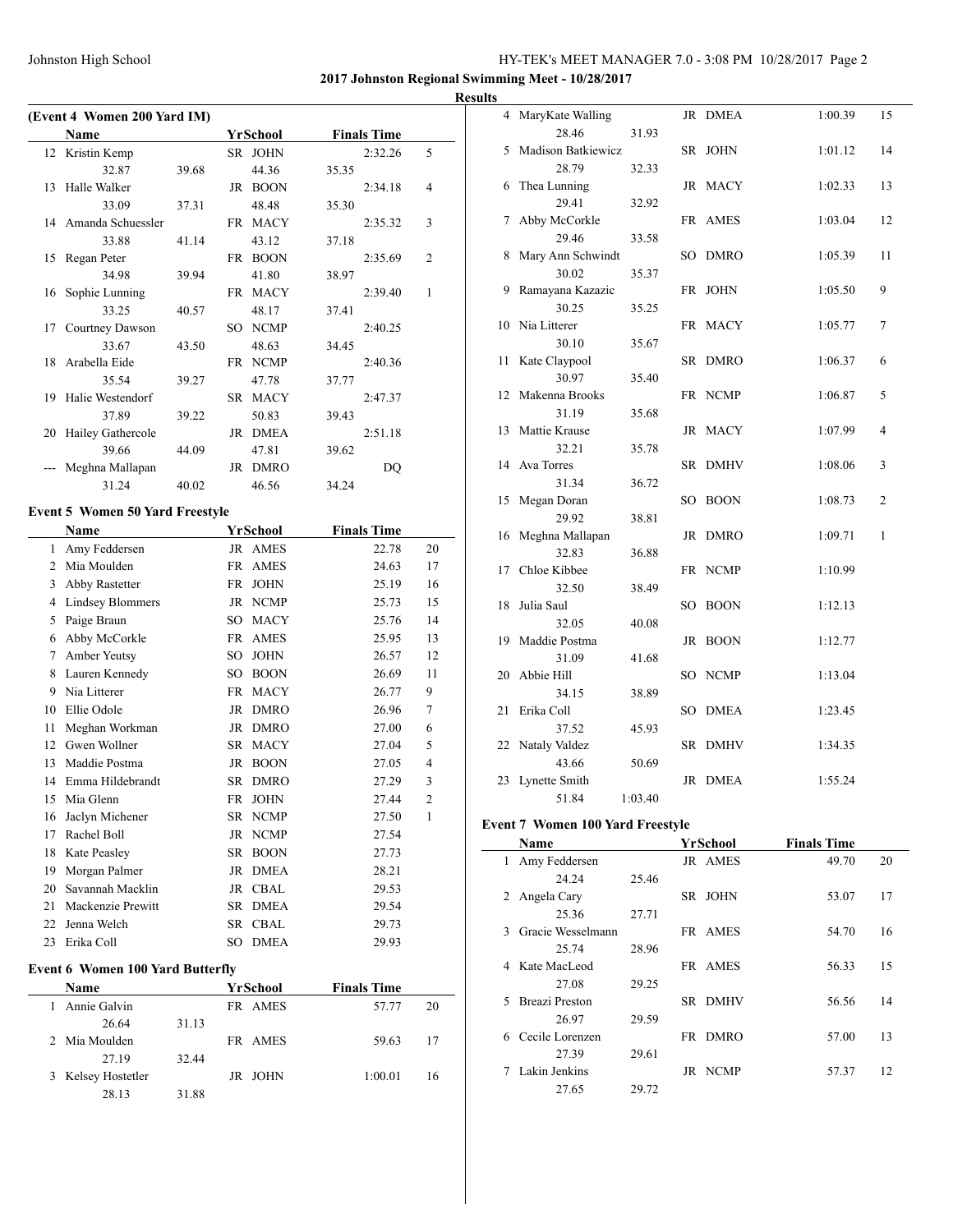**2017 Johnston Regional Swimming Meet - 10/28/2017**

|                                    |       |          |       |                    |        | <b>Results</b> |                      |       |         |       |         |                |
|------------------------------------|-------|----------|-------|--------------------|--------|----------------|----------------------|-------|---------|-------|---------|----------------|
| (Event 7 Women 100 Yard Freestyle) |       |          |       |                    |        |                | 6 Madison Batkiewicz |       | SR JOHN |       | 5:22.12 | 13             |
| Name                               |       | YrSchool |       | <b>Finals Time</b> |        |                | 29.05                | 31.30 | 32.10   | 32.34 |         |                |
| 8 Alex Inskeep                     |       | JR NCMP  |       | 57.94              | 11     |                | 32.71                | 33.02 | 33.02   | 33.39 |         |                |
| 27.47                              | 30.47 |          |       |                    |        |                | 33.14                | 32.05 |         |       |         |                |
| 9 Amber Yeutsy                     |       | SO JOHN  |       | 58.10              | 9      |                | 7 Isabella Jaspering |       | FR JOHN |       | 5:32.29 | 12             |
| 27.34                              | 30.76 |          |       |                    |        |                | 29.81                | 32.74 | 33.21   | 33.34 |         |                |
| 10 Gwen Wollner                    |       | SR MACY  |       | 58.75              | $\tau$ |                | 33.63                | 33.85 | 34.05   | 34.16 |         |                |
| 28.36                              | 30.39 |          |       |                    |        |                | 34.24                | 33.26 |         |       |         |                |
| 11 Marley Hagerty                  |       | FR MACY  |       | 59.28              | 6      |                | 8 Thea Lunning       |       | JR MACY |       | 5:41.80 | 11             |
| 28.66                              | 30.62 |          |       |                    |        |                | 31.21                | 33.91 | 34.81   | 34.76 |         |                |
| 12 Mia Glenn                       |       | FR JOHN  |       | 59.59              | 5      |                | 34.02                | 34.89 | 34.94   | 35.38 |         |                |
| 28.51                              | 31.08 |          |       |                    |        |                | 34.39                | 33.49 |         |       |         |                |
| 13 Erika Van Sickle                |       | SO NCMP  |       | 59.84              | 4      |                | 9 Jessica Zahn       |       | SR NCMP |       | 5:45.83 | 9              |
| 28.65                              | 31.19 |          |       |                    |        |                | 30.73                | 33.68 | 34.63   | 34.93 |         |                |
| 14 Neve Steger                     |       | JR DMRO  |       | 1:00.17            | 3      |                | 35.25                | 35.44 | 35.62   | 35.74 |         |                |
| 29.15                              | 31.02 |          |       |                    |        |                | 35.71                | 34.10 |         |       |         |                |
| 15 Harper Larson                   |       | JR BOON  |       | 1:00.88            | 2      |                | 10 Charlotte Bening  |       | JR DMRO |       | 5:52.34 | 7              |
| 28.70                              | 32.18 |          |       |                    |        |                | 30.56                | 33.74 | 35.09   | 35.60 |         |                |
| 16 Gabi Miller                     |       | FR DMRO  |       | 1:01.11            | -1     |                | 36.49                | 36.34 | 36.46   | 36.34 |         |                |
| 28.99                              | 32.12 |          |       |                    |        |                | 36.56                | 35.16 |         |       |         |                |
| 17 Kate Peasley                    |       | SR BOON  |       | 1:01.81            |        |                | 11 Natalie Boll      |       | FR NCMP |       | 5:54.32 | 6              |
| 29.03                              | 32.78 |          |       |                    |        |                | 30.19                | 34.03 | 35.76   | 36.37 |         |                |
| 18 Sophia Ausberger                |       | SO BOON  |       | 1:02.88            |        |                | 36.42                | 36.63 | 36.84   | 36.92 |         |                |
| 30.13                              | 32.75 |          |       |                    |        |                | 36.81                | 34.35 |         |       |         |                |
| 19 Joellen Andrade                 |       | SR MACY  |       | 1:06.22            |        |                | 12 Lauren Drake      |       | FR DMRO |       | 5:58.23 | 5              |
| 31.71                              | 34.51 |          |       |                    |        |                | 31.10                | 34.08 | 35.65   | 36.40 |         |                |
| 20 Hailey Gathercole               |       | JR DMEA  |       | 1:06.48            |        |                | 37.56                | 36.84 | 37.02   | 37.37 |         |                |
| 32.03                              | 34.45 |          |       |                    |        |                | 37.08                | 35.13 |         |       |         |                |
| 21 Alaya Blake                     |       | FR DMEA  |       | 1:07.55            |        |                |                      |       |         |       |         |                |
| 32.45                              | 35.10 |          |       |                    |        |                | 13 Katelyn Mehlhaus  |       | SR BOON |       | 6:00.05 | 4              |
| 22 Mara Kinney                     |       | SO DMEA  |       | 1:10.66            |        |                | 32.36                | 35.73 | 36.63   | 36.74 |         |                |
| 33.54                              | 37.12 |          |       |                    |        |                | 37.03                | 36.76 | 37.11   | 36.85 |         |                |
| 23 Emma Vodicka                    |       | FR CBAL  |       | 1:27.89            |        |                | 36.07                | 34.77 |         |       |         |                |
| 41.71                              | 46.18 |          |       |                    |        |                | 14 Beth DeGraw       |       | SO MACY |       | 6:02.45 | 3              |
|                                    |       |          |       |                    |        |                | 33.48                | 35.45 | 35.89   | 35.55 |         |                |
| Event 8 Women 500 Yard Freestyle   |       |          |       |                    |        |                | 36.67                | 37.02 | 37.90   | 37.62 |         |                |
| <b>Name</b>                        |       | YrSchool |       | <b>Finals Time</b> |        |                | 37.32                | 35.55 |         |       |         |                |
| 1 Brinley Horras                   |       | SO AMES  |       | 5:02.63            | 20     |                | 15 Ellie Madson      |       | SO BOON |       | 6:10.50 | 2              |
| 26.95                              | 29.93 | 30.69    | 31.22 |                    |        |                | 31.41                | 35.54 | 37.08   | 37.18 |         |                |
| 30.89                              | 31.11 | 31.01    | 31.25 |                    |        |                | 37.41                | 37.54 | 39.85   | 40.65 |         |                |
| 30.74                              | 28.84 |          |       |                    |        |                | 38.85                | 34.99 |         |       |         |                |
| 2 Lydia Johnston                   |       | FR DMRO  |       | 5:09.83            | 17     |                | 16 Courtney Dawson   |       | SO NCMP |       | 6:10.92 | $\overline{1}$ |
| 28.25                              | 30.58 | 31.03    | 31.23 |                    |        |                | 31.40                | 34.05 | 35.39   | 36.96 |         |                |
| 31.28                              | 31.54 | 31.44    | 31.59 |                    |        |                | 37.59                | 38.77 | 39.41   | 40.05 |         |                |
| 31.97                              | 30.92 |          |       |                    |        |                | 40.24                | 37.06 |         |       |         |                |
| 3 Olivia Jenks                     |       | SR AMES  |       | 5:13.72            | 16     |                | 17 Tina Gute         |       | SR BOON |       | 6:13.44 |                |
| 28.66                              | 30.54 | 31.43    | 31.47 |                    |        |                | 33.39                | 35.98 | 36.23   | 37.61 |         |                |
| 31.76                              | 32.00 | 32.22    | 32.05 |                    |        |                | 38.18                | 38.92 | 38.76   | 39.13 |         |                |
| 32.05                              | 31.54 |          |       |                    |        |                | 38.75                | 36.49 |         |       |         |                |
| 4 Delaney Ryken                    |       | JR AMES  |       | 5:16.75            | 15     |                | 18 Sophie Lunning    |       | FR MACY |       | 6:16.19 |                |
| 28.20                              | 31.99 | 32.13    | 32.13 |                    |        |                | 33.21                | 35.77 | 36.67   | 37.71 |         |                |
| 32.42                              | 32.35 | 32.17    | 32.92 |                    |        |                | 38.77                | 39.11 | 39.02   | 39.30 |         |                |
| 31.76                              | 30.68 |          |       |                    |        |                | 38.93                | 37.70 |         |       |         |                |
| 5 Abby Rastetter                   |       | FR JOHN  |       | 5:16.83            | 14     |                | 19 Madisen Proctor   |       | SO DMEA |       | 6:54.98 |                |
| 28.77                              | 32.58 | 32.21    | 32.42 |                    |        |                | 34.68                | 40.24 | 41.93   | 43.88 |         |                |
| 31.94                              | 32.07 | 32.17    | 32.24 |                    |        |                | 43.74                | 42.79 | 43.00   | 43.59 |         |                |
| 31.72                              | 30.71 |          |       |                    |        |                | 41.49                | 39.64 |         |       |         |                |
|                                    |       |          |       |                    |        |                |                      |       |         |       |         |                |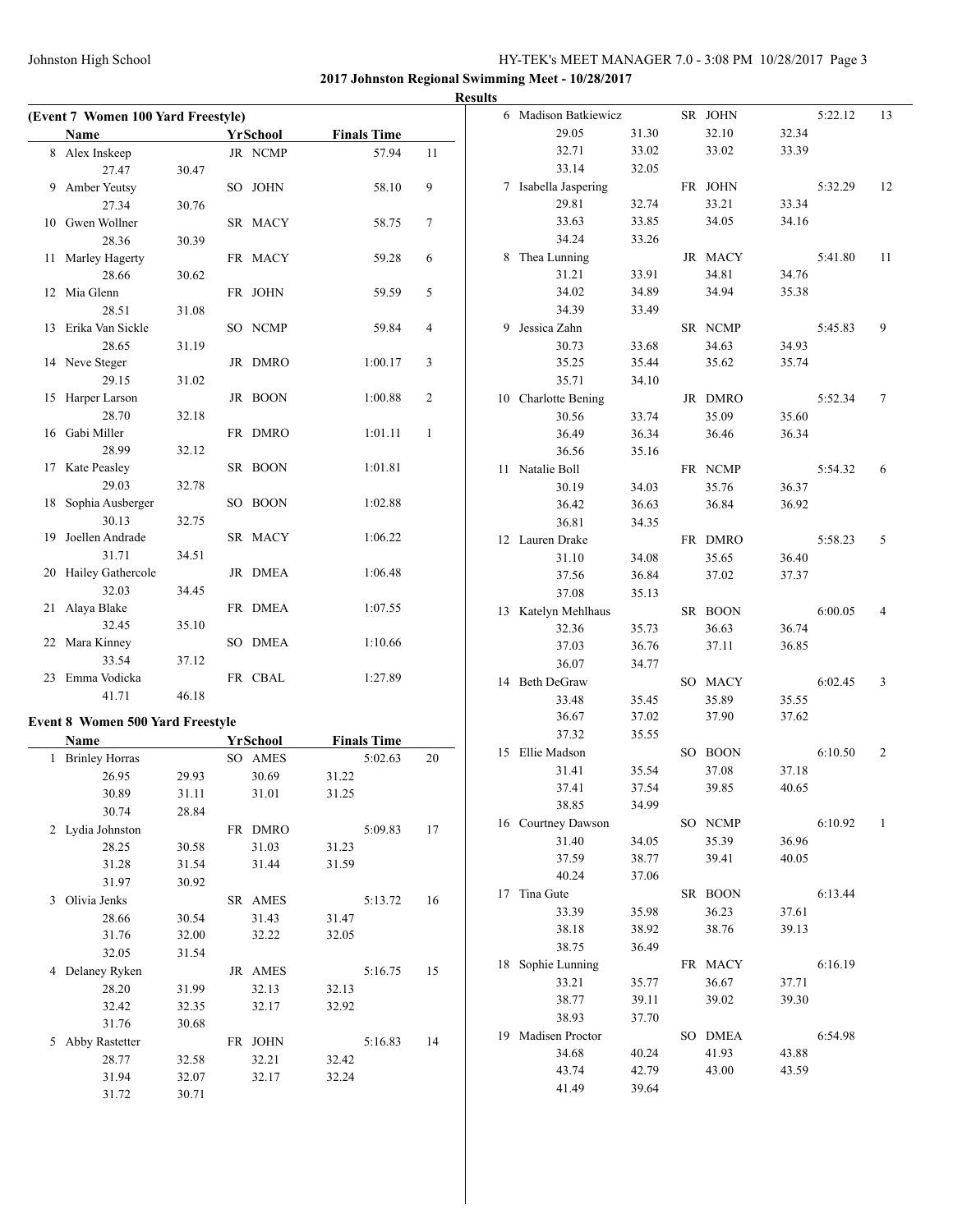**2017 Johnston Regional Swimming Meet - 10/28/2017**

**Results**

|    | (Event 8 Women 500 Yard Freestyle) |       |                   |       |                    |  |  |  |  |  |  |
|----|------------------------------------|-------|-------------------|-------|--------------------|--|--|--|--|--|--|
|    | Name                               |       | YrSchool          |       | <b>Finals Time</b> |  |  |  |  |  |  |
| 20 | Lynette Smith                      |       | <b>DMEA</b><br>JR |       | 8:26.44            |  |  |  |  |  |  |
|    | 45.08                              | 53.67 | 53.68             | 51.48 |                    |  |  |  |  |  |  |
|    | 51.94                              | 51.90 | 52.65             | 51.80 |                    |  |  |  |  |  |  |
|    | 48.46                              | 45.78 |                   |       |                    |  |  |  |  |  |  |
|    | <b>Madison Stout</b>               |       | <b>DMEA</b><br>JR |       | DO                 |  |  |  |  |  |  |
|    | 30.98                              | 34.37 | 35.36             | 36.39 |                    |  |  |  |  |  |  |
|    | 36.94                              | 37.28 | 37.60             | 37.53 |                    |  |  |  |  |  |  |
|    | 37.21                              | 34.32 |                   |       |                    |  |  |  |  |  |  |

#### **Event 9 Women 200 Yard Freestyle Relay**

|                | Team                     |       | Relay               | <b>Finals Time</b>       |    |
|----------------|--------------------------|-------|---------------------|--------------------------|----|
| 1              | <b>AMES</b>              |       |                     | 1:36.71                  | 40 |
|                | 1) Amy Feddersen JR      |       | 2) Molly Winer JR   |                          |    |
|                | 3) Mia Moulden FR        |       |                     | 4) Brinley Horras SO     |    |
|                | 23.11                    | 24.64 | 24.66               | 24.30                    |    |
| $\overline{c}$ | <b>DMRO</b>              |       |                     | 1:43.88                  | 34 |
|                | 1) Meghan Workman JR     |       |                     | 2) Mary Ann Schwindt SO  |    |
|                | 3) Katie Suh SR          |       |                     | 4) Lydia Johnston FR     |    |
|                | 26.69                    | 30.16 | 21.79               | 25.24                    |    |
| 3              | <b>MACY</b>              |       |                     | 1:44.06                  | 32 |
|                | 1) Paige Braun SO        |       |                     | 2) Madison Braun SO      |    |
|                | 3) Marley Hagerty FR     |       | 4) Nia Litterer FR  |                          |    |
|                | 25.96                    | 25.56 | 26.76               | 25.78                    |    |
| 4              | <b>JOHN</b>              |       |                     | 1:44.37                  | 30 |
|                | 1) Isabella Jaspering FR |       |                     | 2) Madison Batkiewicz SR |    |
|                | 3) Amber Yeutsy SO       |       |                     | 4) Kelsey Hostetler JR   |    |
|                | 26.35                    | 32.10 | 20.21               | 25.71                    |    |
| 5              | <b>NCMP</b>              |       |                     | 1:44.51                  | 28 |
|                | 1) Lindsey Blommers JR   |       | 2) Jessica Zahn SR  |                          |    |
|                | 3) Jaclyn Michener SR    |       | 4) Alex Inskeep JR  |                          |    |
|                | 25.54                    | 26.71 | 26.73               | 25.53                    |    |
| 6              | <b>BOON</b>              |       |                     | 1:45.55                  | 26 |
|                | 1) Lauren Kennedy SO     |       | 2) Liz Purtle FR    |                          |    |
|                | 3) Megan Doran SO        |       | 4) Grace Squibb JR  |                          |    |
|                | 26.88                    | 26.16 | 26.53               | 25.98                    |    |
| 7              | <b>DMEA</b>              |       |                     | 2:00.31                  | 24 |
|                | 1) Mackenzie Prewitt SR  |       |                     | 2) Hailey Gathercole JR  |    |
|                | 3) Erika Coll SO         |       | 4) Madison Stout JR |                          |    |
|                | 29.50                    | 30.60 | 30.73               | 29.48                    |    |
| 8              | CBAL                     |       |                     | 2:09.29                  | 22 |
|                | 1) Savannah Macklin JR   |       |                     | 2) Emma Vodicka FR       |    |
|                | 3) Korrissa Johnson SR   |       | 4) Jenna Welch SR   |                          |    |
|                | 30.62                    | 44.56 | 24.67               | 29.44                    |    |

### **Event 10 Women 100 Yard Backstroke**

|    | Name            |       | YrSchool           | <b>Finals Time</b> |    |
|----|-----------------|-------|--------------------|--------------------|----|
| 1  | Sophie Sorenson |       | SR AMES            | 55.44              | 20 |
|    | 26.82           | 28.62 |                    |                    |    |
|    | 2 Annie Galvin  |       | FR AMES            | 58.11              | 17 |
|    | 28.20           | 29.91 |                    |                    |    |
| 3  | Jazlyn Horras   |       | SR AMES            | 58.68              | 16 |
|    | 28.58           | 30.10 |                    |                    |    |
| 4  | Cecile Lorenzen |       | <b>DMRO</b><br>FR. | 59.12              | 15 |
|    | 28.79           | 30.33 |                    |                    |    |
| 5. | Angela Cary     |       | <b>JOHN</b><br>SR. | 1:00.13            | 14 |
|    | 29.16           | 30.97 |                    |                    |    |

| ٠  |                                                                            |        |         |                         |                |
|----|----------------------------------------------------------------------------|--------|---------|-------------------------|----------------|
|    | 6 Katie Suh                                                                |        | SR DMRO | 1:02.71                 | 13             |
|    | 29.74                                                                      | 32.97  |         |                         |                |
| 7  | Kelsey Hostetler                                                           |        | JR JOHN | 1:03.36                 | 12             |
|    | 30.74                                                                      | 32.62  |         |                         |                |
| 8  | Lakin Jenkins                                                              |        | JR NCMP | 1:04.39                 | 11             |
|    | 31.42                                                                      | 32.97  |         |                         |                |
| 9  | Mattie Krause                                                              |        | JR MACY | 1:04.58                 | 9              |
|    | 31.34                                                                      | 33.24  |         |                         |                |
| 10 | Liz Purtle                                                                 |        | FR BOON | 1:04.77                 | $\tau$         |
|    | 30.48                                                                      | 34.29  |         |                         |                |
| 11 | Gwen Ghrist                                                                |        | JR DMRO | 1:07.90                 | 6              |
|    | 31.91                                                                      | 35.99  |         |                         |                |
|    | 12 Marley Hagerty                                                          |        | FR MACY | 1:07.96                 | 5              |
| 13 | Sarah Andreasen                                                            |        | SO JOHN | 1:08.02                 | $\overline{4}$ |
|    | 33.35                                                                      | 34.67  |         |                         |                |
| 14 | Morgan Palmer                                                              |        | JR DMEA | 1:08.29                 | 3              |
|    | 33.05                                                                      | 35.24  |         |                         |                |
| 15 | Rachel Boll                                                                |        | JR NCMP | 1:08.37                 | $\overline{2}$ |
|    | 32.08                                                                      | 36.29  |         |                         |                |
| 16 | Halle Walker                                                               |        | JR BOON | $\mathbf{1}$<br>1:09.14 |                |
|    | 33.29                                                                      | 35.85  |         |                         |                |
| 17 | Grace Squibb                                                               |        | JR BOON | 1:10.38                 |                |
|    | 33.77                                                                      | 36.61  |         |                         |                |
| 18 | Julia Prime                                                                |        | SR NCMP | 1:11.00                 |                |
|    | 33.42                                                                      | 37.58  |         |                         |                |
| 19 | Halie Westendorf                                                           |        | SR MACY | 1:11.25                 |                |
|    | 34.15                                                                      | 37.10  |         |                         |                |
|    | 20 Korrissa Johnson                                                        |        | SR CBAL | 1:14.77                 |                |
|    | 36.48                                                                      | 38.29  |         |                         |                |
| 21 | Mackenzie Prewitt                                                          |        | SR DMEA | 1:17.37                 |                |
|    | 36.67                                                                      | 40.70  |         |                         |                |
|    | 22 Nataly Valdez                                                           |        | SR DMHV | 1:28.84                 |                |
|    | 43.11                                                                      | 45.73  |         |                         |                |
|    | Emma Luft                                                                  |        | FR DMEA | DQ                      |                |
|    | 43.70                                                                      | 48.01  |         |                         |                |
|    | $\overline{A}$ $\overline{A}$ $\overline{A}$ $\overline{X}$ $\overline{Y}$ | $\sim$ |         |                         |                |

#### **Event 11 Women 100 Yard Breaststroke**

 $\overline{\phantom{a}}$ 

|                | Name                    |       | YrSchool          | <b>Finals Time</b> |    |
|----------------|-------------------------|-------|-------------------|--------------------|----|
| 1              | Molly Winer             |       | JR AMES           | 1:03.49            | 20 |
|                | 29.62                   | 33.87 |                   |                    |    |
| $\mathfrak{D}$ | Kirsti Robertson        |       | SO AMES           | 1:06.96            | 17 |
|                | 31.70                   | 35.26 |                   |                    |    |
| 3              | Kendall Hostetler       |       | SR JOHN           | 1:07.47            | 16 |
|                | 32.25                   | 35.22 |                   |                    |    |
| 4              | <b>Lindsey Blommers</b> |       | JR NCMP           | 1:07.64            | 15 |
|                | 32.66                   | 34.98 |                   |                    |    |
| 5              | Gracie Wesselmann       |       | FR AMES           | 1:07.96            | 14 |
|                | 31.99                   | 35.97 |                   |                    |    |
| 6              | <b>Breazi Preston</b>   |       | SR DMHV           | 1:08.73            | 13 |
|                | 32.08                   | 36.65 |                   |                    |    |
| 7              | Madison Braun           |       | SO MACY           | 1:09.34            | 12 |
|                | 32.56                   | 36.78 |                   |                    |    |
| 8              | <b>Haley Hutchins</b>   |       | SR JOHN           | 1:11.11            | 11 |
|                | 33.29                   | 37.82 |                   |                    |    |
| 9              | <b>Allison Paulius</b>  |       | SO NCMP           | 1:14.36            | 9  |
|                | 34.40                   | 39.96 |                   |                    |    |
| 10             | Regan Peter             |       | FR<br><b>BOON</b> | 1:15.32            | 7  |
|                | 35.53                   | 39.79 |                   |                    |    |